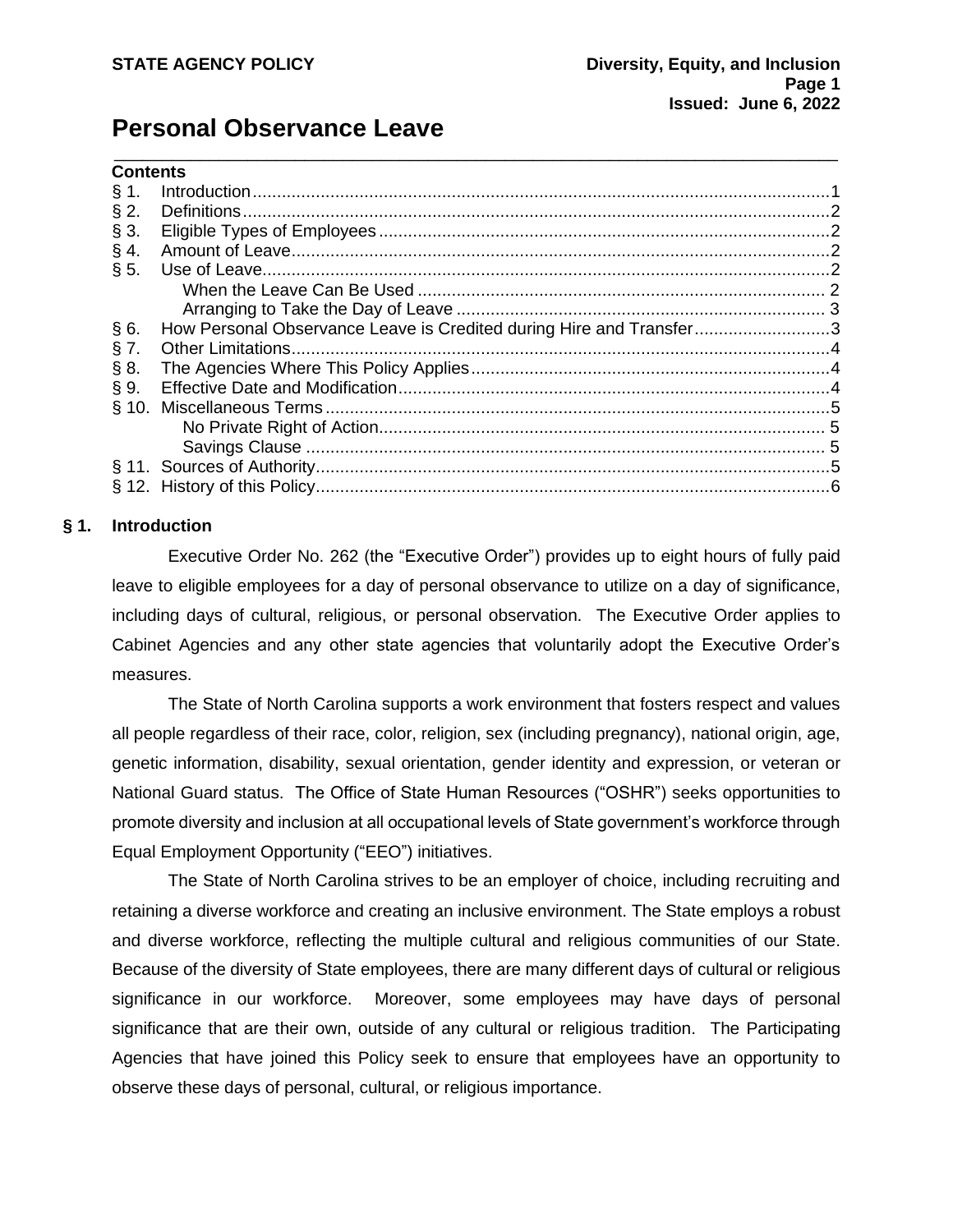As authorized by Section 1 of the Executive Order, this Policy establishes further details to implement the Personal Observance Leave provided under the Executive Order. This Policy may be amended in the future.

# **§ 2. Definitions**

<span id="page-1-0"></span>Cabinet Agencies — Those agencies that are part of the Governor's Office or are headed by members of the Governor's Cabinet.

Executive Order — Executive Order No. 262.

Participating Agency — A state agency, commission, board, or office which provides paid leave under this Policy for eligible employees. Participating Agencies include all Cabinet Agencies. Participating Agencies also include any other state agencies that voluntarily adopt this Policy.

Policy - This policy on Personal Observance Leave.

Personal Observance Leave — Leave provided under the terms of this Policy.

## **§ 3. Eligible Types of Employees**

<span id="page-1-1"></span>Personal Observance Leave is available only to employees of a Participating Agency who are permanent, probationary, or time-limited. Temporary employees, interns, and contractors are not eligible for Personal Observance Leave.

To be eligible for Personal Observance Leave, employees must be either (a) full-time or (b) part-time with a schedule that is at least half-time. Part-time employees are not eligible for Personal Observance Leave if they work less than half-time.

### **§ 4. Amount of Leave**

<span id="page-1-2"></span>Full-time employees will receive eight hours of Personal Observance Leave each calendar year. Part-time employees will receive a prorated amount based on their number of hours compared to a full-time schedule.

### **§ 5. Use of Leave**

# <span id="page-1-4"></span><span id="page-1-3"></span>*When the Leave Can Be Used*

Personal Observance Leave may be used for any single day of personal significance. This includes, but is not limited to, days of cultural or religious importance. The day used for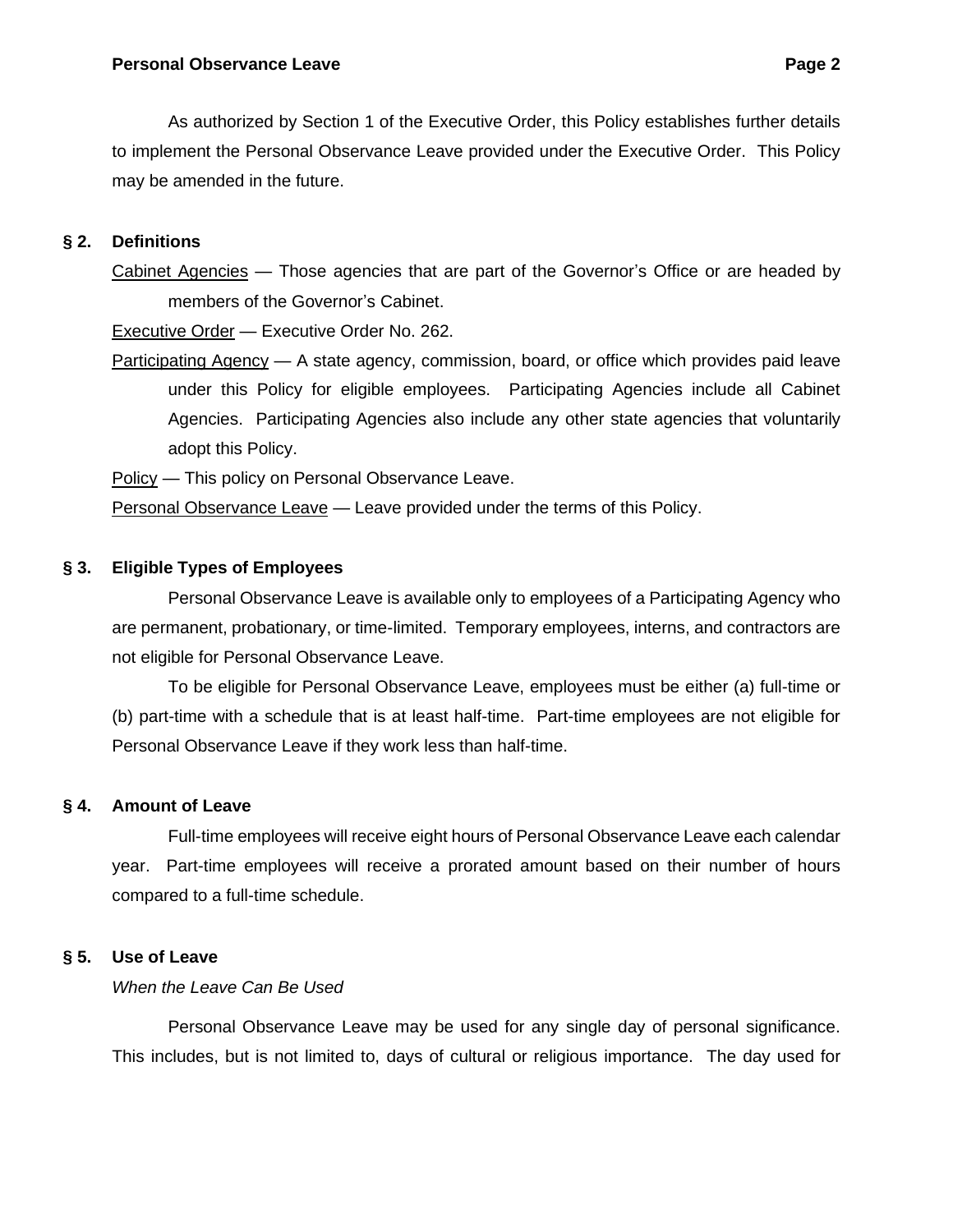#### **Personal Observance Leave Page 3**

Personal Observance Leave does not have to be a day from the employee's own religious or cultural background.

The total amount of Personal Observance Leave awarded to an employee must be utilized in one work shift. Employees may use Personal Observance Leave prior to exhausting any accumulated compensatory time (comp time).

Employees may use their allotment of Personal Observance Leave beginning June 16, 2022, or on an earlier date announced by OSHR if the Personal Observance Leave can be coded and made available sooner.

### <span id="page-2-0"></span>*Arranging to Take the Day of Leave*

Employees should request Personal Observance Leave at least two weeks before the leave is needed unless such notice is impractical. Regardless of the employee's religious or cultural background, any day that the employee identifies as significant for cultural, religious, or personal reasons qualifies under this Executive Order and the Policy. Agencies must not question whether an employee's identification of a particular day for Personal Observance Leave is sincere and legitimate.

Agencies should, to the greatest extent possible, allow employees to use the leave at the time requested. However, the supervisor or other manager may require that the Personal Observance Leave be taken at a time other than the one requested, based on the needs of the agency.

Supervisors are encouraged to accommodate employees who may want to recognize the same day for Personal Observance Leave. However, when necessary to avoid impact to agency services, supervisors may ask employees to take their leave on different days.

### **§ 6. How Personal Observance Leave is Credited during Hire and Transfer**

<span id="page-2-1"></span>Employees who join the Participating Agency during the calendar year will be eligible for the full amount of Personal Observance Leave provided under this Policy to be used in that calendar year. The following business processes apply for existing employees, new hires, and reinstatements:

- At the time this Policy goes into effect, eligible employees at Participating Agencies will be credited with leave.
- Newly hired employees shall be credited with leave immediately upon their employment with a Participating Agency.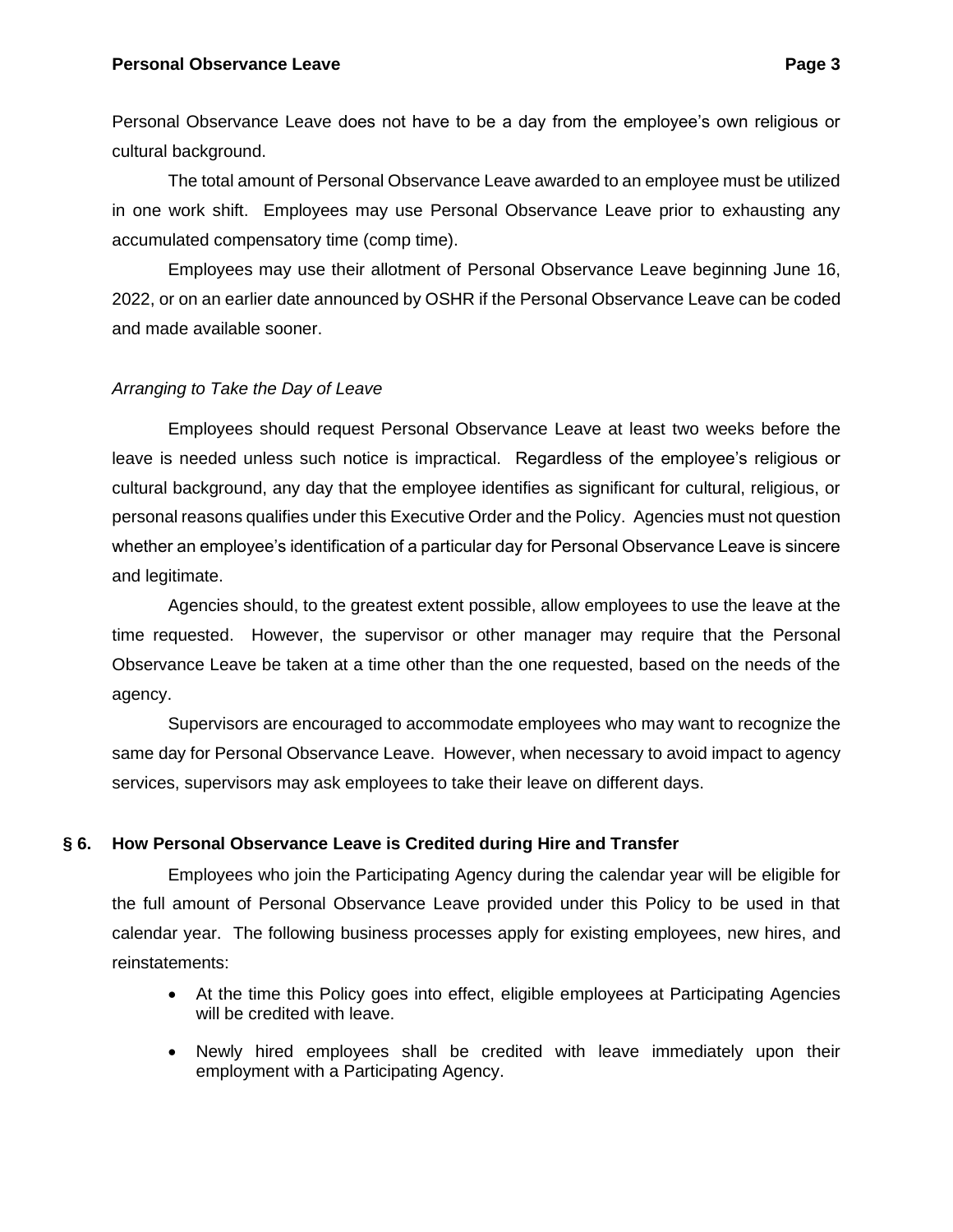• Separated employees that are re-employed within the same calendar year with a Participating Agency will receive the same amount of leave as a newly hired employee unless they previously utilized the leave within the same calendar year.

For transfers between Participating Agencies and non-participating agencies, the following business processes apply:

- If an employee moves from one Participating Agency to another Participating Agency within the calendar year, unused Personal Observance Leave will transfer to the employee's new agency.
- If an employee moves from a Participating Agency to a non-participating agency, unused Personal Observance leave will not transfer to the non-participating agency.
- If an employee moves from a non-participating agency to a Participating Agency, the employee will receive leave as a newly hired employee, as indicated in above.

## <span id="page-3-0"></span>**§ 7. Other Limitations**

- Personal Observance Leave not taken by the end of the calendar year is forfeited; it shall not be carried into the next calendar year.
- Personal Observance Leave has no cash value and cannot be converted into retirement credit. Employees shall not be paid for unused Personal Observance Leave at separation. This leave shall not be payable upon death of an employee during state service.
- Personal Observance Leave shall not be applied to existing negative leave balances. This leave shall not be donated under the Voluntary Shared Leave policy.
- This leave may not be used for the same purposes as sick leave.

### **§ 8. The Agencies Where This Policy Applies**

<span id="page-3-1"></span>This Policy automatically applies to Cabinet Agencies. It also applies to state agencies, commissions, boards, or offices that choose to adopt this Policy (either in whole or with any modifications). Non-Cabinet agencies may adopt this Policy and become a Participating Agency by sending a letter or email to OSHR's Chief Deputy Director, Glenda Farrell. The request should include the phrase "Personal Observance Leave Policy" in the subject line.

# **§ 9. Effective Date and Modification**

<span id="page-3-2"></span>This Policy becomes effective on the date when it is issued. It may be modified or rescinded by the Director of State Human Resources (for Cabinet Agencies) or agency head (for non-Cabinet Participating Agencies) for any reason.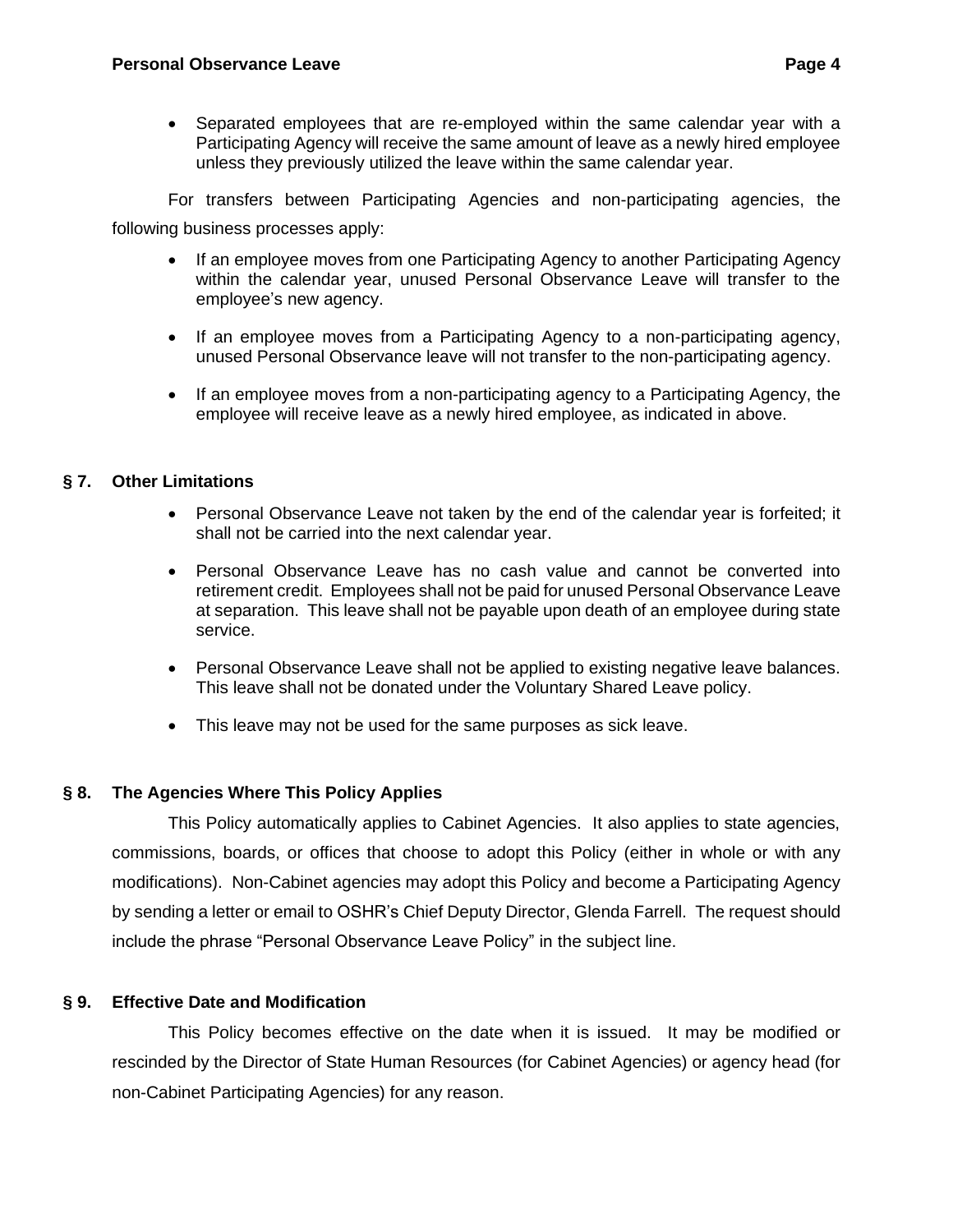#### **§ 10. Miscellaneous Terms**

#### <span id="page-4-1"></span><span id="page-4-0"></span>*No Private Right of Action*

This Policy is not intended to create, and does not create, any individual right, privilege, or benefit, whether substantive or procedural, enforceable at law or in equity by any party against the State of North Carolina, its agencies, departments, political subdivisions, or other entities, or any officers, employees, or agents thereof, or any other person.

#### <span id="page-4-2"></span>*Savings Clause*

If any provision of this Policy or its application to any person or circumstances is held invalid by any court of competent jurisdiction, this invalidity does not affect any other provision or application of this Policy which can be given effect without the invalid provision or application. To achieve this purpose, the provisions of this Policy are declared to be severable.

#### **§ 11. Sources of Authority**

<span id="page-4-3"></span>This Policy is issued independently under each of the sources of authority below:

- a) Article III of the Constitution of North Carolina and N.C.G.S. §§ 143A-4 and 143B-4, which provide that the Governor is the chief executive officer of the state and is responsible for formulating and administering the policies of the executive branch.
- b) The statute providing the Governor with the power and duty to supervise the official conduct of all executive and ministerial officers (N.C.G.S. § 147-12).
- c) The statute empowering agency heads and the Director of OSHR to issue policies (N.C.G.S. § 143B-10(j)(3)).
- d) The authority of the agency head for employee leave programs under State Human Resources Commission rules (25 N.C. Admin. Code 01E .0101) promulgated pursuant to statute (N.C.G.S. § 126-4).
- e) The authority of the agency to establish initiatives for diversity and inclusion at all occupational levels of the state government workforce under State Human Resources Commission rules (25 N.C. Admin. Code 01L .0101) promulgated pursuant to statute (N.C.G.S. § 126-4).